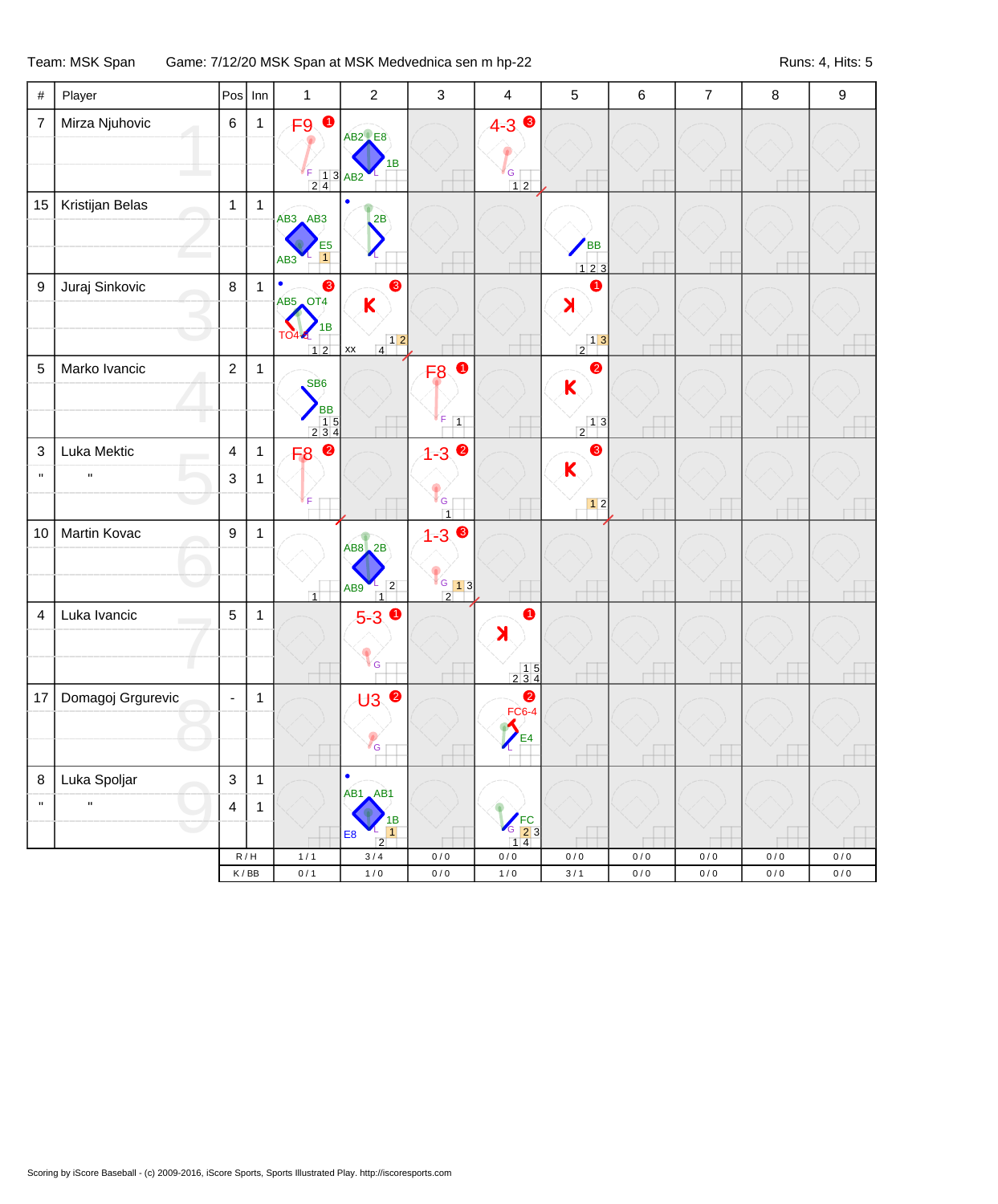Team: MSK Medvednica Game: 7/12/20 MSK Span at MSK Medvednica sen m hp-22 Runs: 11, Hits: 10

| $\#$ | Player            | Pos            | Inn          | 1                                                                                                 | $\sqrt{2}$                                                                         | $\overline{c}$ | $\mathbf{3}$                                                             | $\overline{4}$                                                                                             | $\mathbf 5$                                                                        | $\,6$                    | $\overline{7}$ | 8     | 9         |
|------|-------------------|----------------|--------------|---------------------------------------------------------------------------------------------------|------------------------------------------------------------------------------------|----------------|--------------------------------------------------------------------------|------------------------------------------------------------------------------------------------------------|------------------------------------------------------------------------------------|--------------------------|----------------|-------|-----------|
| 13   | Matija Balent     | $\mathbf{1}$   | $\mathbf{1}$ | F <sub>8</sub><br>F.<br>$\boxed{2}$<br>1                                                          | OT2<br>E6<br>1B<br>1<br>E <sub>6</sub>                                             |                | $\bullet$<br>DRTO<br>12<br>$\overline{3}$                                |                                                                                                            | WP3 SB3<br><b>BB</b><br>$\begin{array}{c} 45 \\ 123 \end{array}$<br>E <sub>2</sub> | A                        |                |       |           |
| 24   | Matej Kamenski    | $\overline{7}$ | $\mathbf{1}$ | 8<br>FOR4 AB3<br>$\begin{array}{c} \n 1B \\  13\n \end{array}$<br>$\mathcal{L}$<br>$\overline{2}$ | ➊<br><b>SB3</b> E6<br><b>FC</b><br><b>TO14G</b><br>$\overline{1}$                  |                | $\begin{array}{c}\n\sqrt{BB} \\ 1 \\ 234\n\end{array}$                   |                                                                                                            | $\bullet$<br>$\blacktriangleright$<br>$\begin{array}{c} 12 \\ 345 \end{array}$     |                          |                |       |           |
| 89   | Danijel Antolovic | $\bf 8$        | $\mathbf{1}$ | BB<br>45<br>123                                                                                   | AB4<br>E <sub>6</sub><br>1B                                                        |                | $F4$ $\odot$<br>$\frac{F}{2}$                                            |                                                                                                            | $\frac{2}{1}$                                                                      | A                        |                | ۰     |           |
| 10   | Dario Gustin      | $\sqrt{2}$     | $\mathbf{1}$ | DP4 <sup>0</sup>                                                                                  | $\bullet$<br><b>TO3-4</b><br>FC<br>G                                               |                |                                                                          | $5-3$<br>$\sqrt{G}$ 1                                                                                      |                                                                                    |                          |                |       |           |
| 45   | Damir Mandic      | $\overline{4}$ | $\mathbf{1}$ |                                                                                                   | AB7 AB6<br><b>HBP</b><br>AB7<br>$\overline{1}$                                     | $\bullet$<br>6 |                                                                          | WP6 WP6<br>1B<br>$\vert$ 1<br>AB <sub>6</sub><br>$\overline{2}$                                            |                                                                                    | щ                        |                | J.    |           |
| 96   | Davor Finci       | 9              | $\mathbf{1}$ |                                                                                                   | AB7 AB7<br><b>BB</b><br>E <sub>5</sub><br>123                                      |                | <b>AB7</b> 2B<br>AB7                                                     | $\begin{pmatrix} 1 & 1 & 1 \\ - & 2 & 3 \\ 1 & 4 & 1 \end{pmatrix}$                                        |                                                                                    |                          |                |       |           |
| 12   | Antun Andrejevic  | $\sqrt{5}$     | $\mathbf{1}$ |                                                                                                   | $\bullet$<br>E <sub>5</sub><br>2B<br>AB9                                           |                | $\bullet$<br>$\bullet$<br><b>TO6-4</b><br>$\frac{1}{1}$<br>$\mathcal{L}$ | $\bullet$<br>$\mathsf K$<br>$\begin{array}{c c} & 1 & 3 \\ \hline 2 & & \end{array}$<br>$\pmb{\mathsf{x}}$ |                                                                                    | $\overline{\phantom{a}}$ |                | ⊥     |           |
| 74   | Ivan Stojanovic   | $\mathbf{3}$   | $\mathbf{1}$ |                                                                                                   | AB9 AB9<br>E <sub>5</sub><br>$\overline{1}$ 2<br>$\frac{AB1}{x}$<br>$\overline{3}$ |                | AB9 AB9<br>FC<br>$\frac{6}{1}$ $\frac{2}{4}$ 3<br>A <sub>X</sub>         | $1 - 30$<br>$\frac{1}{2}$ $\frac{1}{3}$                                                                    |                                                                                    |                          |                |       |           |
| 4    | Irvin Sokol       | 6              | $\mathbf{1}$ |                                                                                                   | $AB1$ <sub>-2</sub> B<br>$\vert$ 1<br>AB <sub>2</sub>                              |                | $\bullet\bullet$<br>HR                                                   |                                                                                                            | F <sub>6</sub><br>$\mathbf{F}$ $\mathbf{I}$<br>$\overline{2}$                      |                          |                |       |           |
|      |                   | R/H            |              | 0/1                                                                                               | $6/4$                                                                              |                | $3/3$                                                                    | $1/2$                                                                                                      | 1/0                                                                                | 0/0                      | 0/0            | 0/0   | 0/0       |
|      |                   | K/BB           |              | 0/1                                                                                               | 0/1                                                                                |                | $1/1$                                                                    | $1/0$                                                                                                      | $1/1$                                                                              | $0/0$                    | $0/0$          | $0/0$ | $0\,/\,0$ |